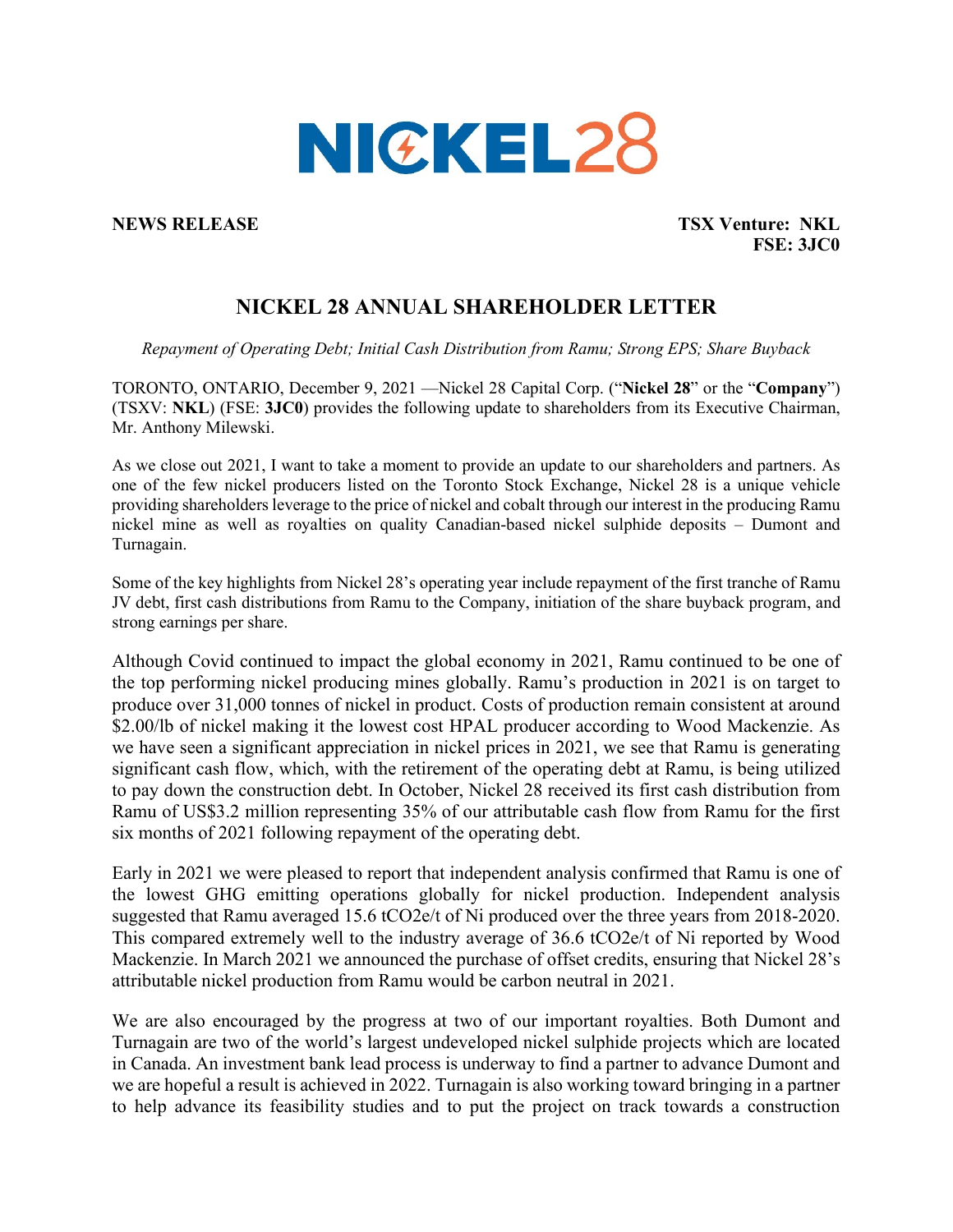decision. As we have observed in previous years the global energy transition continues, we believe that the Turnagain and Dumont projects have the potential to be low carbon footprint nickel mines and critical suppliers to OEMs and battery makers for decades to come.

We are excited about Nickel 28's portfolio. Its unique mix of producing and development nickel projects provide investors with significant leverage to higher nickel prices as the world continues its transition to a low carbon future.

## **Reflection on the 2021 Nickel Market**

Similar to the previous year, 2021 started with a renewed optimism in the nickel market buoyed by anticipation that mass electrification of transportation would continue towards a tipping point where EV production would eventually eclipse internal combustion engine production. At the end of 2020 nickel prices were approaching \$8.00 per pound and in February 2021 reached a new high since 2014 of \$8.42 per pound. However, in February Tsingshan, the world's largest producer of nickel (all of it in NPI) announced that they would make nickel matte later in 2021 to help feed the large demand being created by the battery industry for nickel units. This sent the price down 20% over the next month, however as the year has progressed it is evident that Tsingshan's announcement would have limited impact on nickel availability for battery production and the nickel price has recovered and exceeded the February high and currently is trading above \$9.00/lb. This is the highest price that nickel has attained since 2014 and does not show any signs of abetment.

It is evident that the world has embraced electrification and EV production is taking off. According to many global analysts, 2021 looks to set a record for EV production with almost 6 million vehicles expected to be produced in the year. Macquarie reported that EV sales in 2021 are up 83% over 2020 with nickel rich lithium ion batteries continuing to dominate the industry. 2021 saw major announcements from both Ford and GM committing to major shifts towards electrification sending a strong message to the industry that materials such as lithium, nickel, cobalt and graphite will be in strong demand to feed this transition in the years to come. Nornickel recently reported that almost 400,000 tonnes of nickel will be consumed by the battery industry in 2021, a number many analysts did not expect until 2025. At current levels it appears that the nickel market will require an additional 1 million tonnes of supply by 2030.

As we have seen the LME nickel price appreciate in 2021, we have also seen a steady decline in global nickel inventories. Over the course of 2021 approximately 150,000 tonnes of nickel has come off global stockpiles mainly in the form of briquettes used by the battery industry. At the time of this letter, LME inventories are just over 110,000 tonnes representing a 60% decline in available stocks. As the LME inventory continues to be depleted, we anticipate upward pricing pressure on the nickel price as available material for the battery industry becomes more limited.

This brings me back to Ramu which produces nickel and cobalt as mixed hydroxide (MHP). Last year we were encouraged by demand and pricing for this product which was contracting for 80-85% of the LME price. As availability and pricing of nickel briquettes has started to impact battery production, demand for MHP has only increased. MHP is moving towards being the preferred feed material in the battery manufacturing process and coupled with higher LME nickel prices in 2021 we have seen payability for nickel and cobalt in MHP improve to 90-95% in 2021. This is a trend we see continuing in 2022 which should provide another strong year of cash flow generation at Ramu.

Sincerely,

Anthony Milewski, Executive Chairman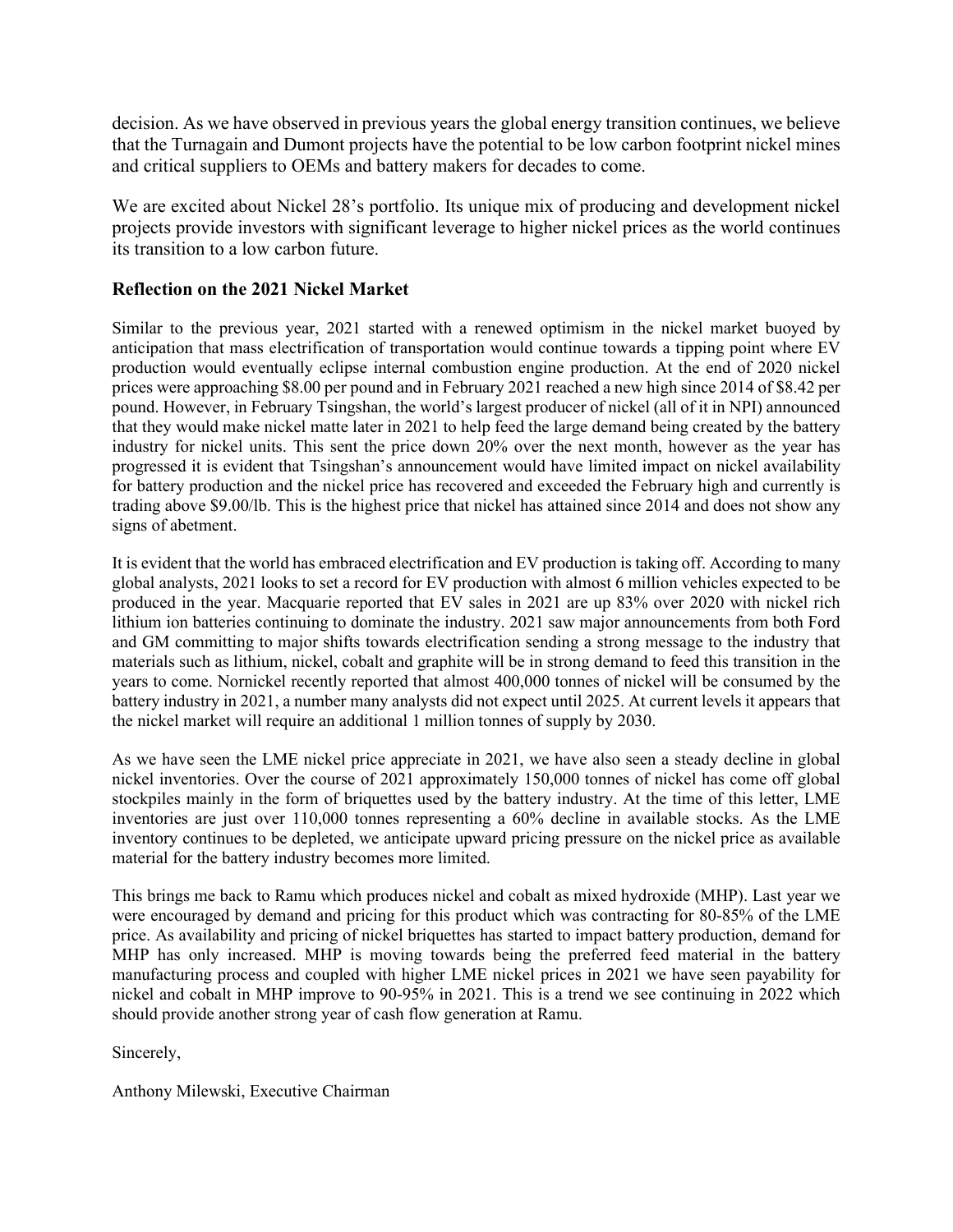### **Corporate Update**

On December 8<sup>th</sup>, the Company granted an aggregate of 5.2 million incentive stock options and restricted share units ("RSUs") to certain of its directors, officers, advisers, and consultants. The incentive stock options granted are exercisable at \$0.87 per share for a period of five years expiring December 8, 2026. Following the award of stock options and RSUs, the company currently has an aggregate of 8,969,997 options and RSUs issued and outstanding, representing approximately 10 per cent of its issued and outstanding share capital.

Justin Cochrane will step down as the Chief Executive Officer on the last day of the year, but he will retain the title of President and remain on the board of directors.

#### **About Nickel 28**

Nickel 28 Capital Corp. is a nickel-cobalt producer through its 8.56% joint-venture interest in the producing, long-life and world-class Ramu Nickel-Cobalt Operation located in Papua New Guinea. Ramu provides Nickel 28 with significant attributable nickel and cobalt production thereby offering our shareholders direct exposure to two metals which are critical to the adoption of electric vehicles. In addition, Nickel 28 manages a portfolio of 13 nickel and cobalt royalties on development and exploration projects in Canada, Australia and Papua New Guinea.

### **Cautionary Note Regarding Forward-Looking Statements**

This news release contains certain information which constitutes 'forward-looking statements' and 'forward-looking information' within the meaning of applicable Canadian securities laws. Any statements that are contained in this news release that are not statements of historical fact may be deemed to be forwardlooking statements. Forward-looking statements are often identified by terms such as "may", "should", "anticipate", "expect", "potential", "believe", "intend" or the negative of these terms and similar expressions. Forward-looking statements in this news release include, but are not limited to: statements and figures with respect to the operational and financial results; statements with respect to the prospects of nickel and cobalt in the global electrification of vehicles; statements related to the repayment of the Company's Ramu joint-venture debt; statements related to the production impacts of the Covid-19 pandemic; statements related to the development of Dumont and Turnagain; and statements with respect to the business and assets of the Company and its strategy going forward. Readers are cautioned not to place undue reliance on forward-looking statements. Forward-looking statements involve known and unknown risks and uncertainties, most of which are beyond the Company's control. Should one or more of the risks or uncertainties underlying these forward-looking statements materialize, or should assumptions underlying the forward-looking statements prove incorrect, actual results, performance or achievements could vary materially from those expressed or implied by the forward-looking statements.

The forward-looking statements contained herein are made as of the date of this release and, other than as required by applicable securities laws, the Company does not assume any obligation to update or revise them to reflect new events or circumstances. The forward-looking statements contained in this release are expressly qualified by this cautionary statement.

**Neither the TSX Venture Exchange nor its Regulation Services Provider (as that term is defined in the policies of the TSX Venture Exchange) accepts responsibility for the adequacy or accuracy of this release. No securities regulatory authority has either approved or disapproved of the contents of this news release.**

**Investor Contact:**